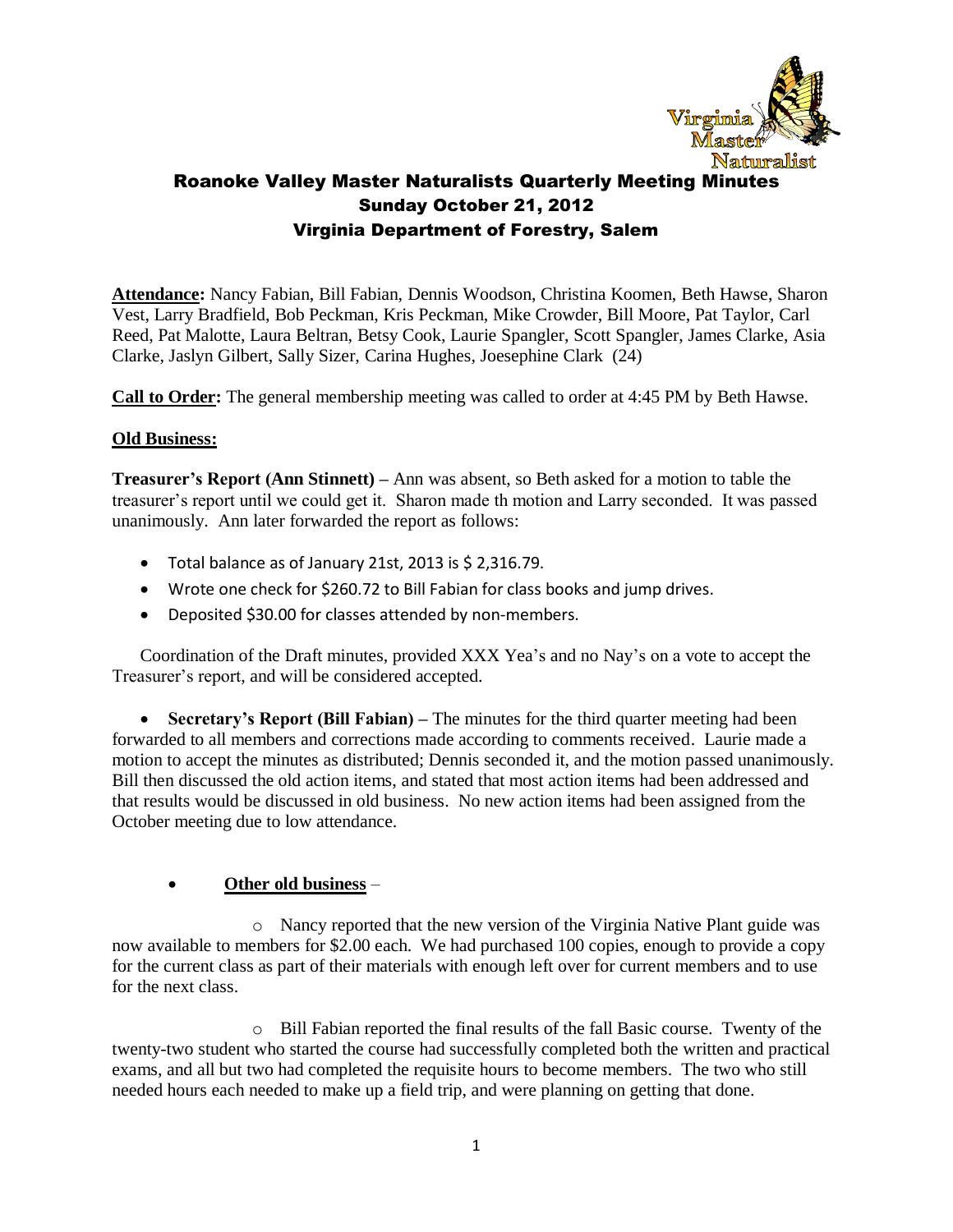

o Sharon Vest had coordinated with George at the Icimani Girl Scout camp. He said the work they needed done on the trails was more than just maintenance; i.e. they needed some actual trail construction done. The other work that needed to be done included vegetation removal, clearing on the trails, and flower bed maintenance. Some of the tree ID signs needed correction as well. Bill suggested that for the trail building, Sharon get George in touch with Hugh Scruggs, a graduate of the fall class who was now the lead on the generalized trail maintenance project. She agreed to put them in contact.

o Nancy Fabian had an update on the metal collection project that she would discuss under the projects portion of the agenda.

o Christina Koomen provided an update on the new web site. It had been approved by the executive committee for format, and other than content updates it was ready to go live. Bill mentioned that another new member, Jon Beard, had been given administrative privileges for maintaining the photos on the VMS site, and he had some photos of some of the class field trips he was going to post. She might want to contact him about other photos.

## **Old Business Not Discussed – Fund raisers:**

o Bill Fabian had brought to the meeting the seven remaining ball caps with the Virginia Master Naturalist logo on them to the meeting, but had forgotten to include them on the agenda as being available for to offer them up to the members for sale of \$15.00 each. If any members are interested, let him know and he will make them available on a first come first serve basis.

o Lynda Calkins had completed the action to price out t-shirts and polo shirts with the Master Naturalist logo, and had sent Bill an e-mail with her results. T-shirts would cost roughly \$7.00 - \$10.00 depending on how many colors we used on the shirt, and that Polos would be roughly \$15.00 - \$20.00 depending on the logo and quality of the shirt. Bill Fabian will canvas the Chapter for interest and preorder numbers in a separate e-mail from the one distributing these minutes.

## **Subcommittee Reports:**

 **Executive Committee Report (Beth Hawse) –** Beth reported that the main topic of the executive committee discussion was the dates of the next basic course, and would be discussed further under new business with the full membership. She also announced that we have a new state coordinator, Alicia Crall, [acrall@vt.edu,](mailto:acrall@vt.edu) (435)872-4580.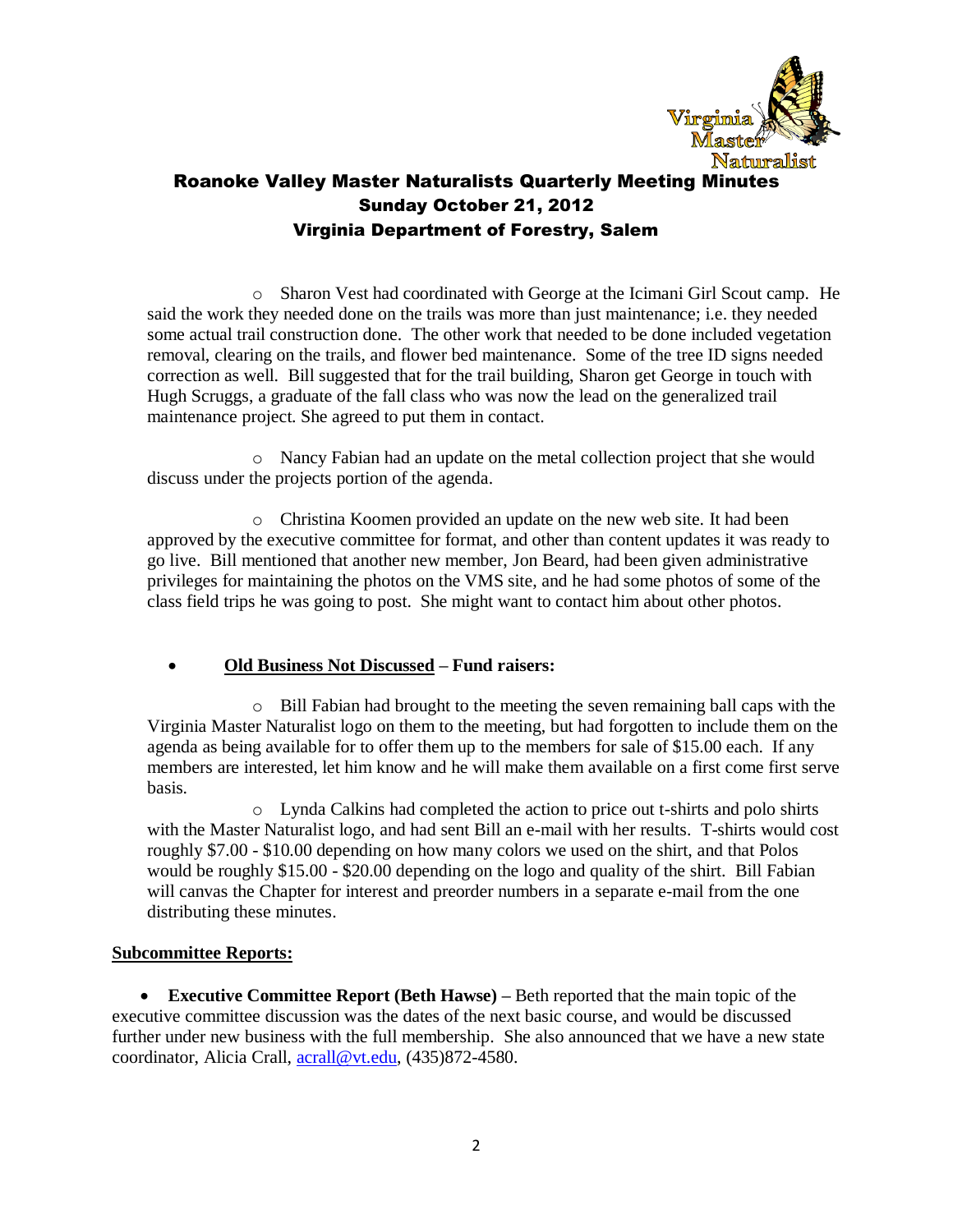

 **Membership/Marketing Committee Report (Christina Koomen)-** Christina discussed the new web site and said it was pretty good now but still needed content improvement. She also reminded us that Earth Day was coming up in April, and we should register for a booth again this year.

 **Curriculum Committee Report (Nancy Fabian)** Nancy said the class had been a good success. Bill Fabian noted that 20 of the 21 trainees had passed their written and practical exams and 18 were now new members. One student chose not to take the exams, and two needed to make up a field trip to complete their basic course. Nancy also said that we needed to decide on what gifts to provide instructors for the next class and that we needed to make a decision on whether to have the next class this coming fall, or to schedule it in the Spring of 2014. After discussion Nancy motioned and Sharon seconded to have the next class in the Spring. The motion passed with only one dissent.

**• Advanced Training/Project committee report (Fred Walters).** Fred was unable to attend the meeting, so no committee report was available. Fred has not been available for the last three meetings, so Nancy said she would call him to see if he still had interest in heading the committee. Ideas for training and projects were then discussed:

o Nancy suggested that we needed to get some service projects organized and scheduled.

o Beth brought up classes for Project Wet, Project Wild, and Project Learning Tree as potential for advanced training and then to take to youth organizations as a project. She mentioned the 4H Wildlife Habitat Education Program (WHEP) as a project event, and Dennis mentioned there was a April Boy Scout Forestry Camp that he had done in the past.

o Nancy asked for ideas for advanced training, and the following thoughts were presented;

- $\triangleright$  Ask Dr. Toni Pepin to lead a field trip on Wetlands
- $\triangleright$  Ask Richard Crites to lead a field trip on geology, maybe Falls Ridge
- $\triangleright$  Ask Mike Hazelett, Rich Crites, or Toni Pepin to lead a field trip on spring ephemerals.

#### **New Business:**

• Nancy announced that service projects dates for March and April had been scheduled through Ryan Klopf at DCR:

"Nancy,

 Thanks for your interest in volunteering! Let's go ahead with the dates you've suggested, and plan to do trash removal at Poor Mountain Natural Area Preserve. The trails are in pretty good shape following some recent volunteer work from a local trail club. Wes, myself, or both of us will be there to assist and supply gloves, bags, and tools.

Thank you. We are looking forward to these workdays on March  $9<sup>th</sup>$  and April 13<sup>th</sup>.